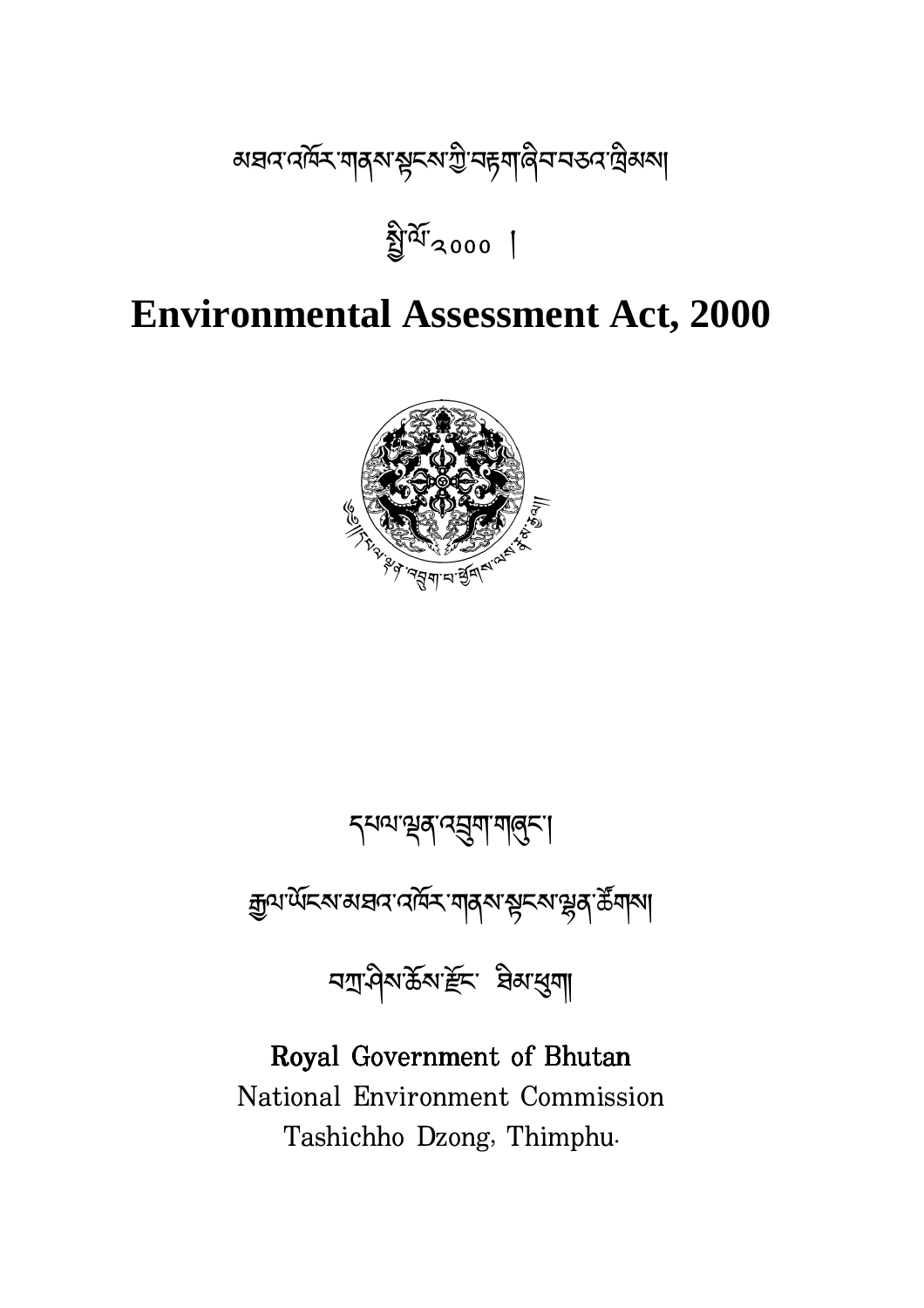#### **Environmental Assessment Act, 2000**

#### **Contents Page**

- *1. Preamble*
- *2. Chapter I General Provisions*

*Purpose* 

*Title, Extent and Commencement* 

*Scope* 

*Definitions* 

#### *3. Chapter II Environmental Clearance*

*Environmental concerns* 

*Environmental Clearance* 

#### *4. Chapter III The Environmental Assessment Process*

*General procedure* 

*When development consent is not required* 

*Validity, modification and renewal* 

#### *5. Chapter IV Information*

*6. Chapter V Functions and Powers* 

*The National Environment Commission* 

*The Secretariat* 

*The Competent Authority* 

#### *7. Chapter VI Monitoring and Control*

*Compliance* 

*Right of access* 

*Emergencies* 

*8. Chapter VII Offenses and Penalties* 

*Offenses*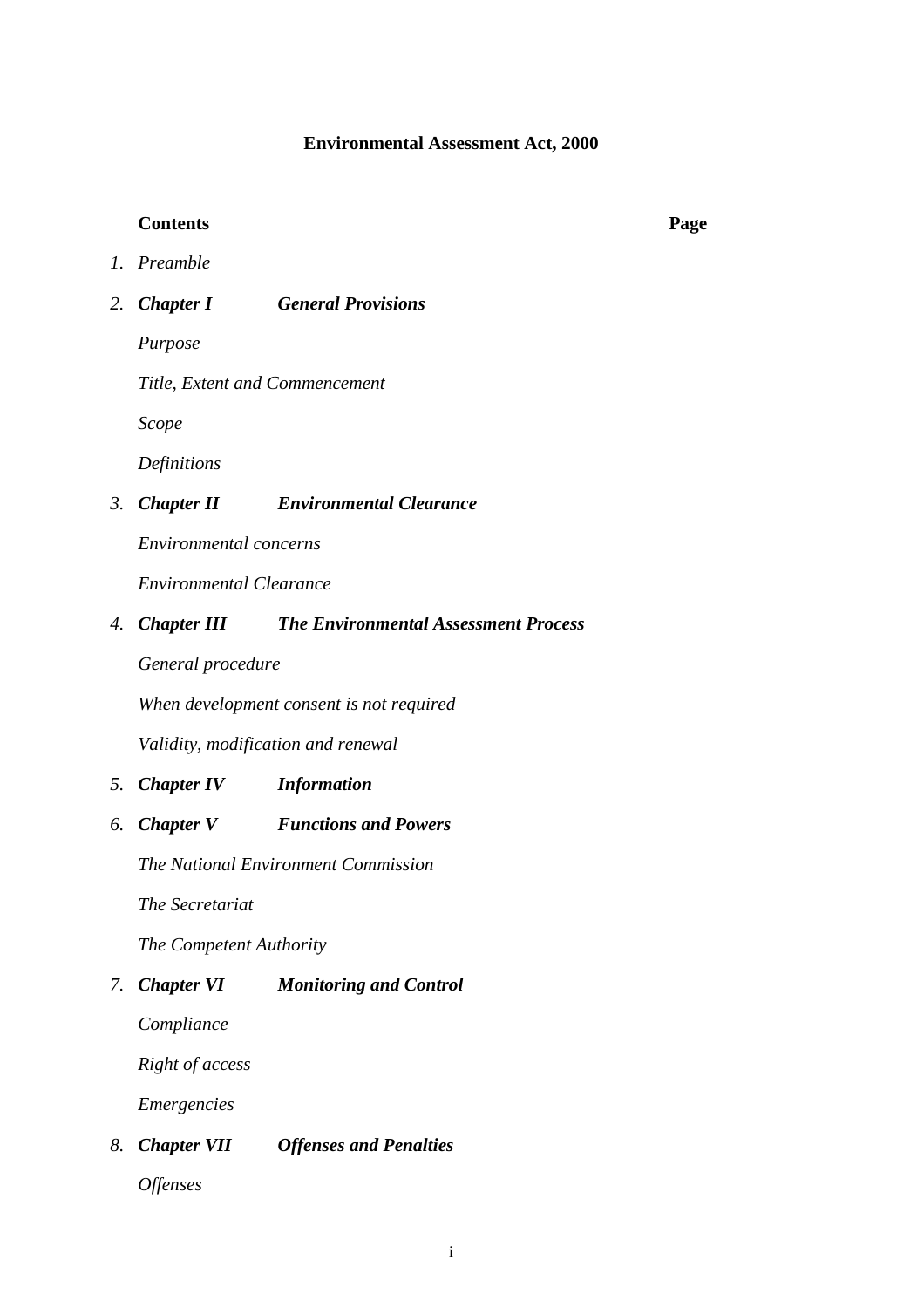*Compensation and sanctions* 

*Jurisdiction* 

*Publication of offenders* 

### *9. Chapter VIII Performance of duties*

*Performance of Duties* 

#### *10. Chapter IX Appeals and Dispute Resolution*

*Interagency conciliation* 

*Dispute Resolution* 

#### *Chapter X Miscellaneous Provisions*

*Publication* 

*Liability and Costs* 

*Revision of this Act* 

Interpretation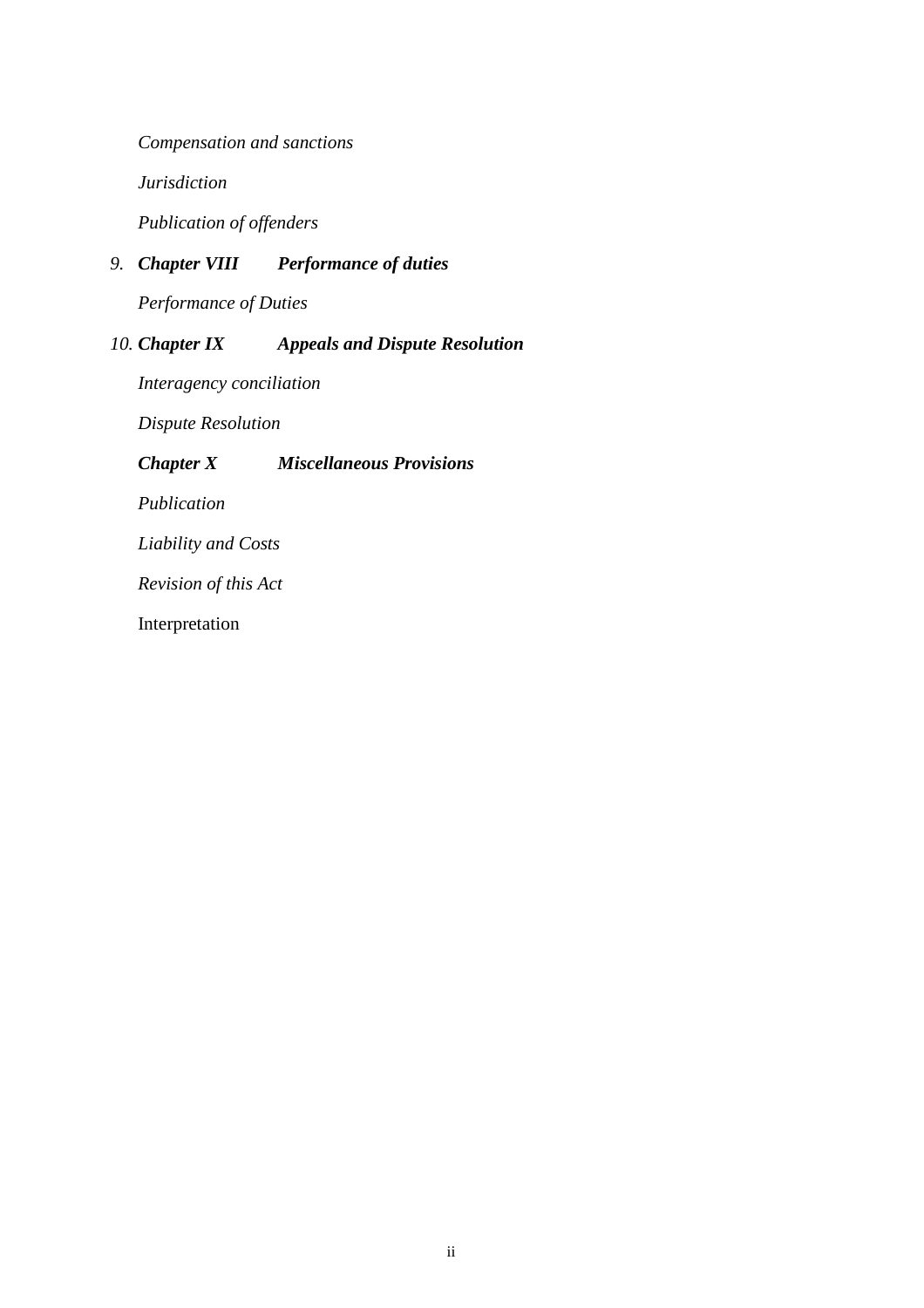#### **PREAMBLE**

For centuries Bhutanese have preserved their natural resources and lived in harmony with nature. His Majesty the King Jigme Singye Wangchuck has always emphasized that development must not take place at the expense of our natural resources. It is because of this political will and our traditional reverence for nature that Bhutan is today blessed with a rich natural environment.

Aware of the problems that uncontrolled economic development can cause, and recognizing the importance of sustainable development for Bhutan with its fragile mountain ecosystems and extremely high level of biodiversity, the Royal Government has chosen the "middle path" of sustainable development. This is development that recognizes the need to raise the living standards of the present population without compromising the country's cultural integrity, historical heritage or the quality of life for future generations.

In dedication to the visionary aspirations of our beloved Kings and in reverence to the moral, cultural, and ecological values of our forefathers;

And to ensure that socio-economic development in Bhutan is consistent with the "middle path" of sustainable development;

This Act is hereby adopted.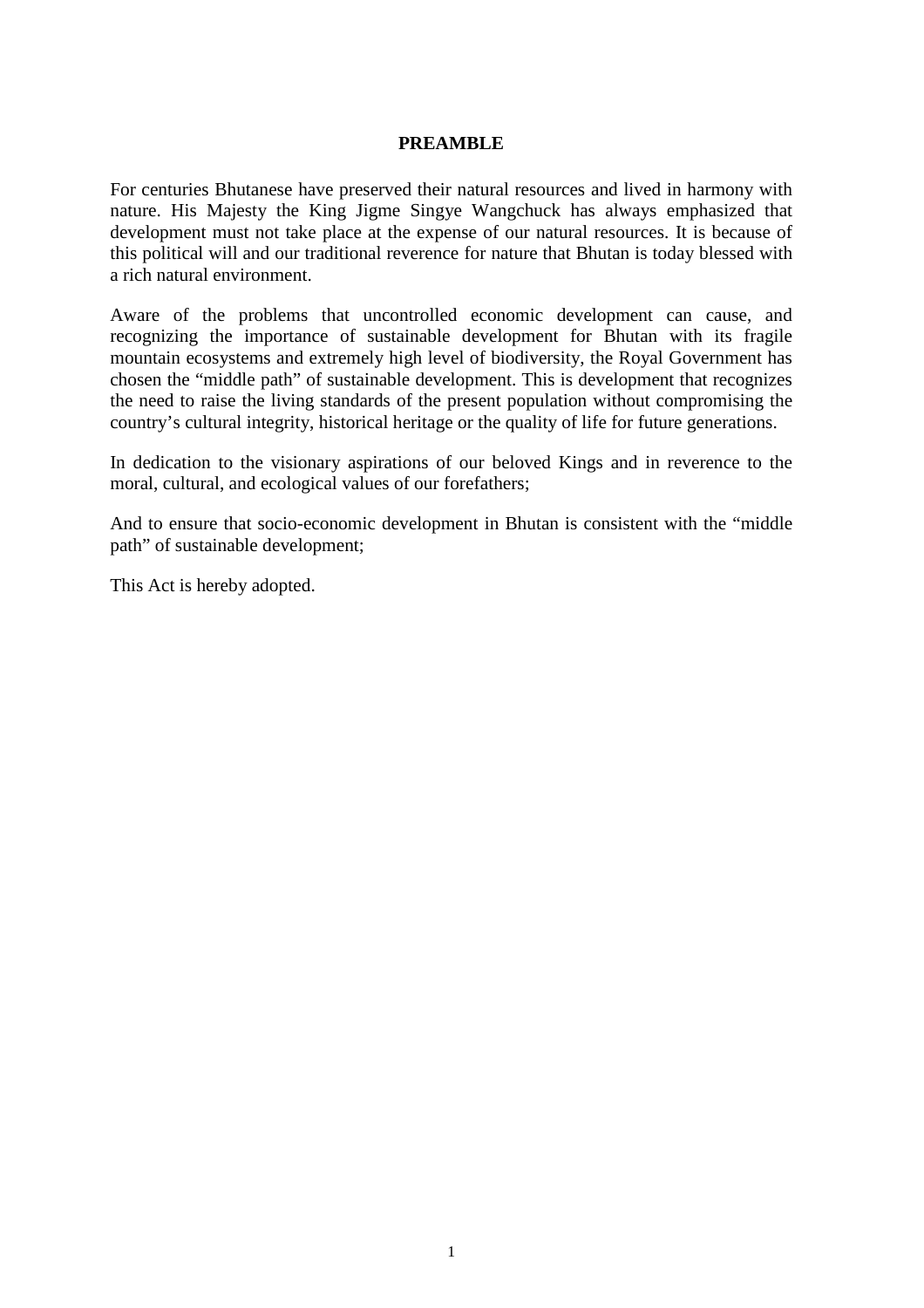# **Chapter I General Provisions**

#### **Purpose**

1. This Act establishes procedures for the assessment of potential effects of strategic plans, policies, programs and projects on the environment, and for the determination of policies and measures to reduce potential adverse effects and to promote environmental benefits.

#### **Title, Extent and Commencement**

- 2. This Act shall be called the Environmental Assessment Act, 2000.
- 3. It shall enter into force on 13<sup>th</sup> day of  $5<sup>th</sup>$  of the Iron Dragon year corresponding to the  $14<sup>th</sup>$  day of July, 2000.
- 4. It shall extend to the whole of the Kingdom of Bhutan.

#### **Scope**

5. This Act applies to strategic plans, policies, programs and projects which may have an impact on the environment.

#### **Definitions**

- 6. Under this Act:
	- 6.1. **Act** means the Environmental Assessment Act, 2000.
	- 6.2. **Agency** means a ministry, department, municipality established under the Bhutan Municipal Act, 1999 or any autonomous public body of the Royal Government of Bhutan.
	- 6.3. **Applicant** means a person seeking a development consent or environmental clearance from a competent authority or the Secretariat.
	- 6.4. **Competent Authority** means any agency of the Royal Government which has the power to issue a development consent for a project.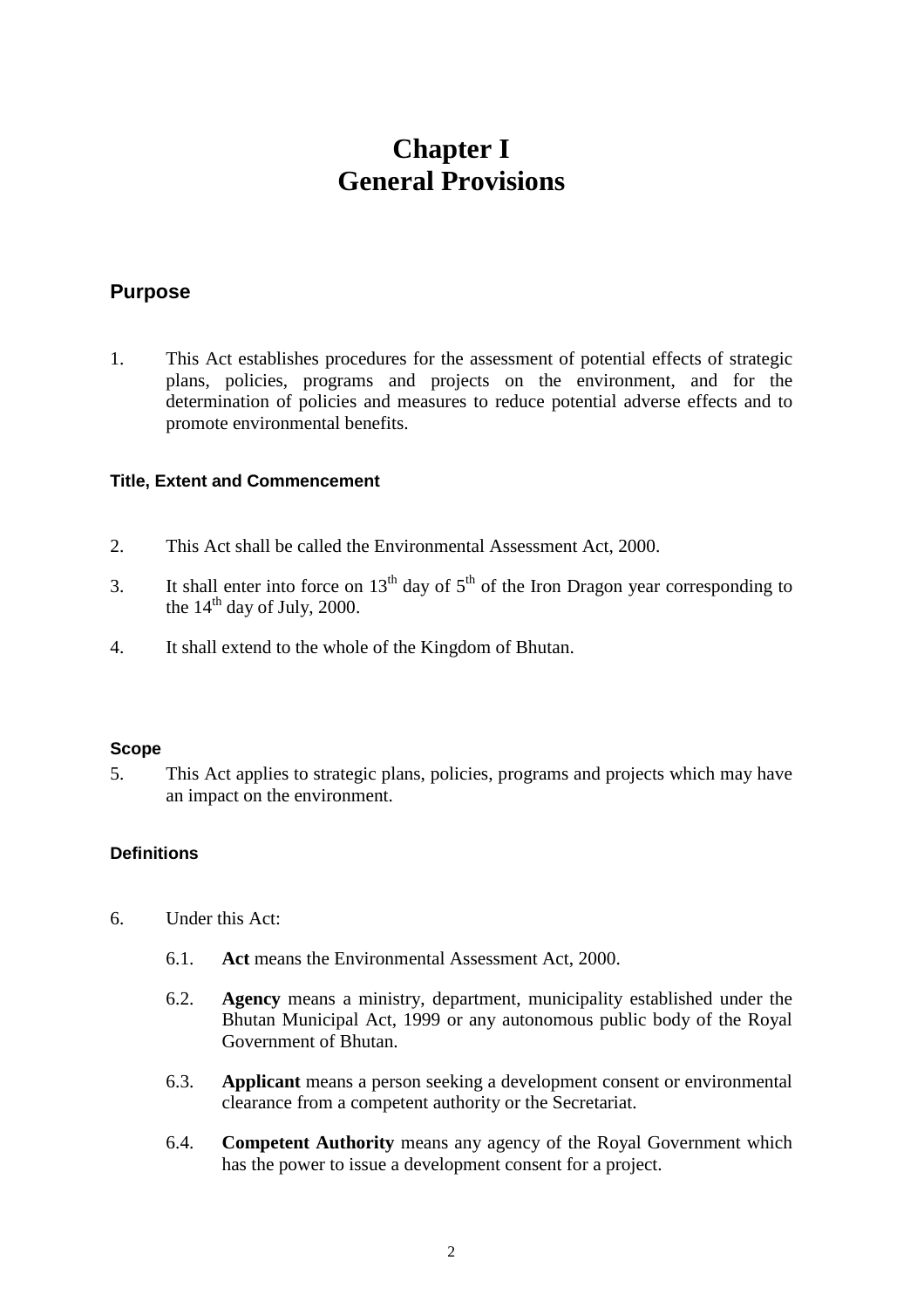- 6.5. **Concerned people** means individuals, groups and communities whose interests may be affected by a project.
- 6.6. **Development consent** means the approval issued or renewed by a competent authority in the form of a license, lease, or permit for land use or construction.
- 6.7. **Emission** means the direct or indirect release of substances, vibrations, heat or noise from individual or diffuse sources in the project into the air, water or land.
- 6.8. **Emission control limit** means the mass, expressed in terms of certain specific parameters, concentration and/or level of an emission that a project or its activities may not exceed during one or more periods of time.
- 6.9. **Environment** means the complex web of interrelationships between the abiotic and biotic components which sustains life on earth, including the social, health and cultural aspects of human beings.
- 6.10. **Environmental assessment** means all procedures required under Bhutanese law to identify means to ensure that the activities of a project are managed in an environmentally sound and sustainable way.
- 6.11. **Environmental clearance** means the decision under Chapter III of this Act, issued in writing by the Secretariat or the competent authority, to let a project proceed, which includes terms to ensure that the project is managed in an environmentally sound and sustainable way.
- 6.12. **Environmental management plan** means a plan which specifies the environmental, health and safety terms for the design, construction, operation, and decommissioning of a project.
- 6.13. **Environmental terms** means the requirements and conditions which the project must comply with, as stated in the environmental clearance issued by the Secretariat or the competent authority, and any related requirements in the development consent.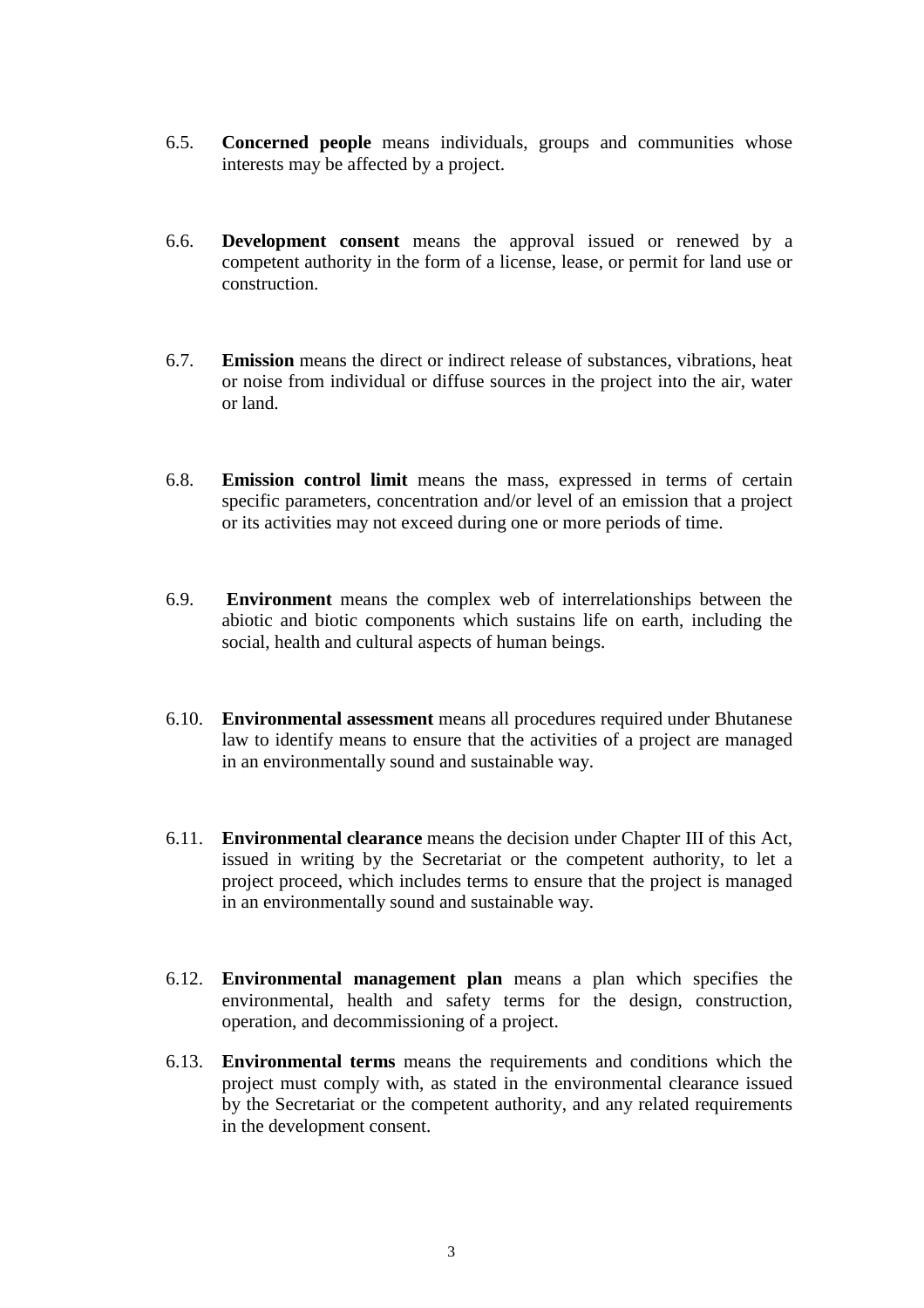- 6.14. **Existing project** means a project that received a development consent or began operation before the entry into force of this Act.
- 6.15. **Holder** means the recipient of an environmental clearance under Chapter III.
- 6.16. **Kingdom** means the Kingdom of Bhutan.
- 6.17. **Monitoring** means a program of systematic, objective and quantitative measurements, observations and reporting of projects that may have environmental impacts.
- 6.18. **Person** means any individual, legal entity, or agency.
- 6.19. **Plan** means a coordinated set of policies and programs, based on the political decisions of the Royal Government of Bhutan, intended to achieve specific objectives within a specified time period.
- 6.20. **Program** means a set of coordinated activities of the Royal Government of Bhutan to achieve specific objectives of a plan.
- 6.21. **Project** means an activity which may have significant effects on the environment.
- 6.22. **Royal Government** means the Royal Government of Bhutan.
- 6.23. **Screening** means the determination by the Secretariat or the competent authority of how the environmental assessment process under Chapter III of this Act shall be applied to a project.
- 6.24. **Secretariat** means the Secretariat of the National Environment Commission, or its successor as may be decided by the Royal Government.
- 6.25. **Strategic Environmental Assessment** means a systematic process for evaluating the environmental consequences of a proposed policy, plan or program of the Royal Government.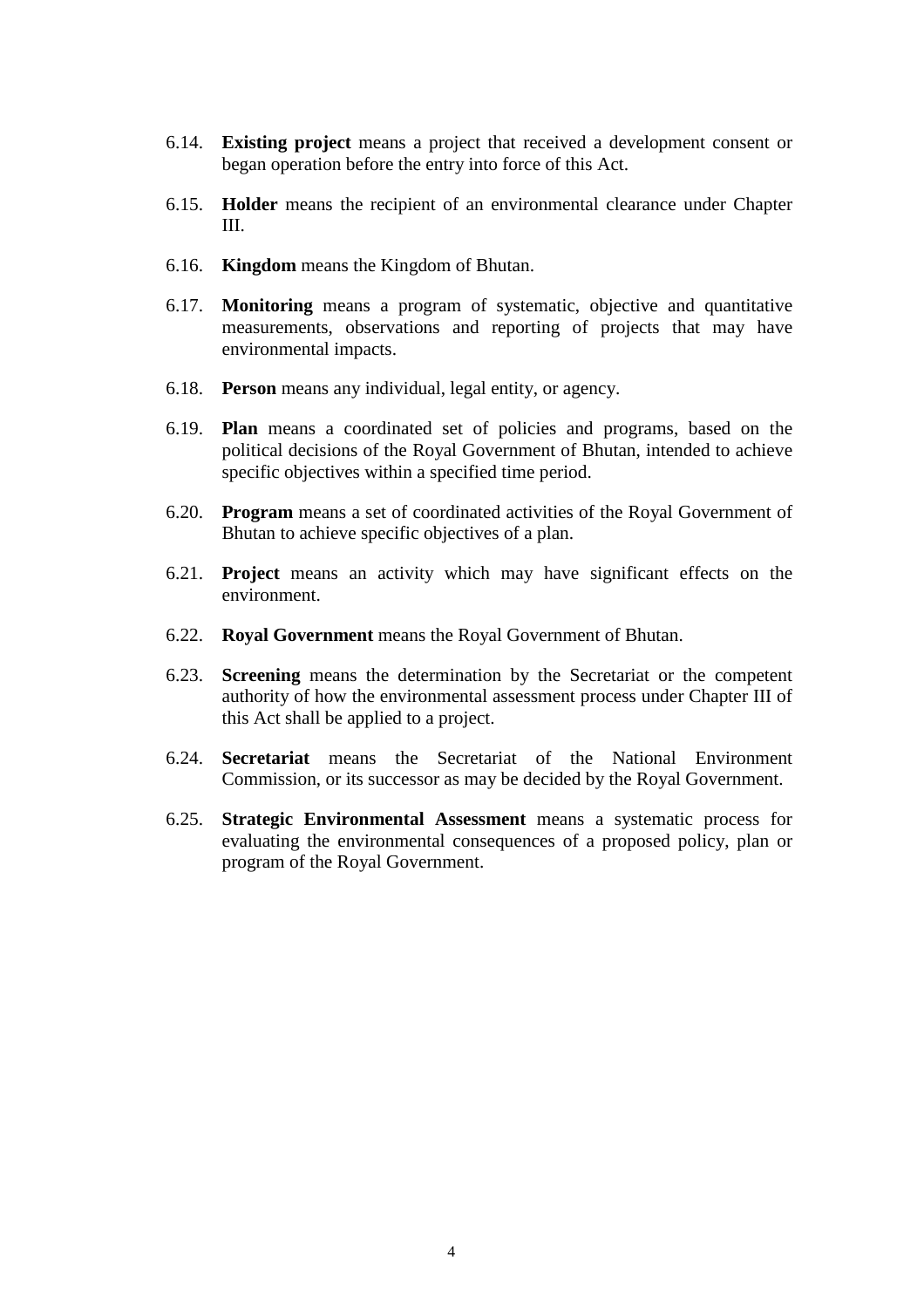# **Chapter II Environmental Clearance**

#### **Environmental concerns**

7. The Royal Government shall ensure that environmental concerns are fully taken into account when formulating, renewing, modifying and implementing any policy, plan or program, as per regulations that may be adopted according to Article 32.2.

#### **Environmental clearance**

- 8. The issuance of an environmental clearance shall be prerequisite to the issuance of a development consent.
- 9. A project of the Royal Government that does not require a development consent may commence only after receiving an environmental clearance from the Secretariat.
- 10. The environmental clearance shall set out environmental terms for the project. When a development consent is required, the environmental clearance shall be attached to and be an integral part of it.

# **Chapter III The Environmental Assessment Process**

#### **General procedure**

- 11. Any person who seeks to carry out a project that requires a development consent shall include in the application to the competent authority a description of the potential environmental effects of the project.
- 12. The competent authority may accept the application when it determines that the information provided is sufficient for screening and environmental assessment of the project under this Act.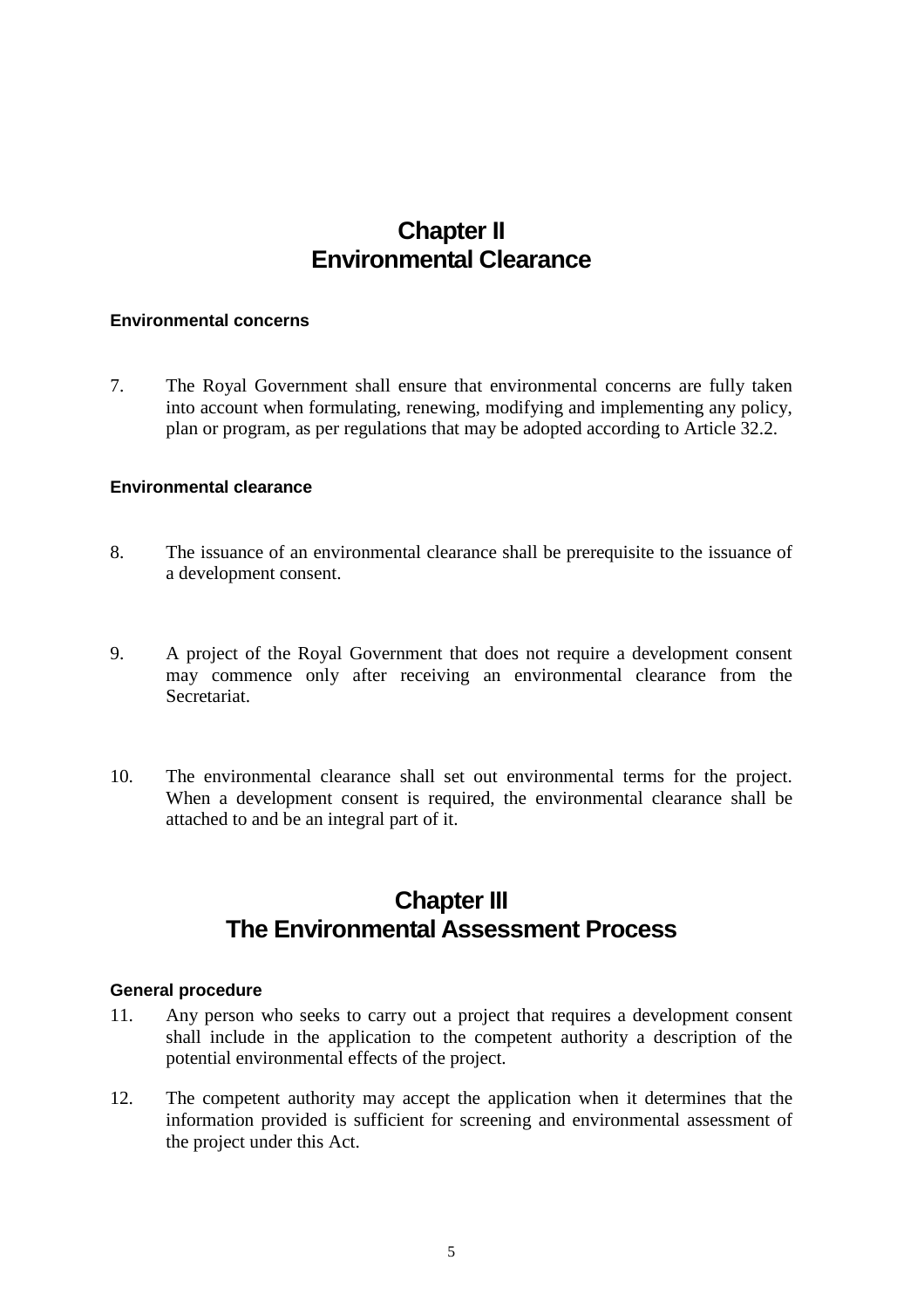- 13. Except for listed projects under Article 33.1, the competent authority shall forward the application and related information regarding the project to the Secretariat for screening.
- 14. The Secretariat shall screen the project when it determines that the information provided in the application is sufficient to identify the potential environmental effects of the project.
- 15. If the Secretariat cannot, on the basis of the information provided by the applicant, identify the potential environmental effects of the project, or if the information provided is not sufficient to demonstrate that the project satisfies the terms in Article 18, the competent authority shall ask the applicant to prepare environmental assessment documents according to terms of reference approved by the Secretariat.
- 16. The applicant shall ensure that concerned people and organizations are informed and consulted before submission of the environmental assessment documents to the competent authority.
- 17. When it determines that the environmental assessment documents are complete, the competent authority shall forward them to the Secretariat.
- 18. The Secretariat may issue the environmental clearance when it is satisfied that:
	- 18.1. The effects of the project on the environment are foreseeable and acceptable;
	- 18.2. The applicant is capable of carrying out the terms of the environmental clearance;
	- 18.3. The project, alone or in connection with other programs or activities, contributes to the sustainable development of the Kingdom and the conservation of its natural and cultural heritage;
	- 18.4. Adequate attention has been paid to the interests of concerned people; and,
	- 18.5. The project is consistent with the environmental commitments of the Kingdom.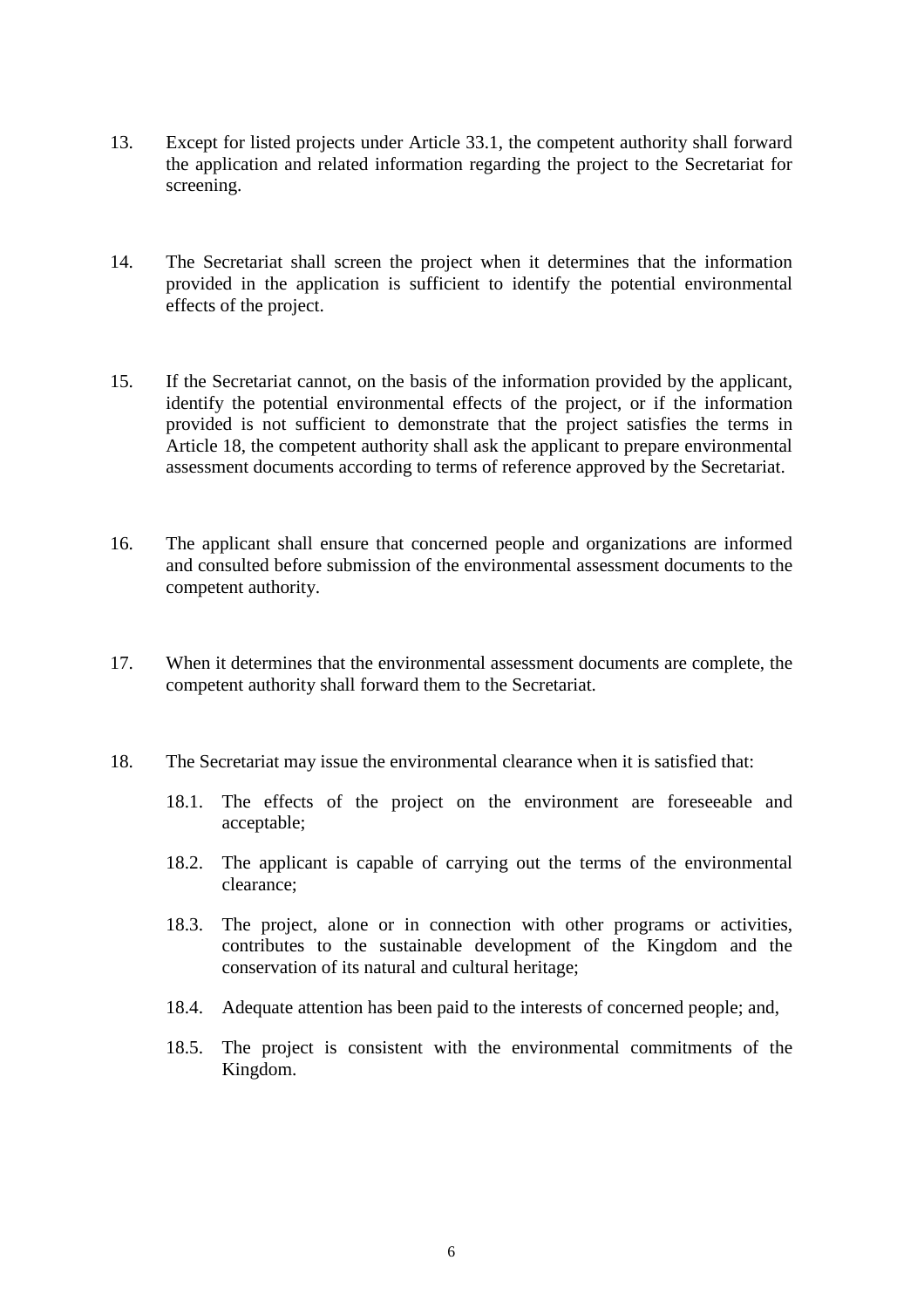#### **When development consent is not required**

- 19. Any agency that seeks to carry out a project that does not require a development consent shall submit an application to the Secretariat for an environmental clearance. The application shall include a description of the potential environmental effects of the project.
- 20. The Secretariat shall screen the project and may issue an environmental clearance when it determines that the information provided in the application is sufficient to identify the potential environmental effects of the project, and that the project satisfies the conditions in Article 18.
- 21. If the Secretariat cannot, on the basis of the information provided by the applicant, determine that the project satisfies the terms in Article 18, it shall ask the applicant to prepare environmental assessment documents according to terms of reference approved by the Secretariat.
- 22. Prior to submission of the environmental assessment documents, the agency shall ensure that concerned people and organizations are informed and consulted.

#### **Validity, modification and renewal**

- 23. The environmental clearance for a project shall be reviewed and may be revised and renewed at least every five years, unless a shorter period is stated in the environmental clearance.
- 24. The holder must notify the competent authority, or the Secretariat in the case of projects not requiring a development consent, of any changes planned in the operation of the project which may have effects on the environment. The terms of the environmental clearance may be modified accordingly.
- 25. Notwithstanding Articles 23 and 24, the Secretariat or the competent authority may review and modify the terms of the environmental clearance whenever the following circumstances may arise:
	- 25.1. Unacceptable risks to the environment resulting from the project which were not known at the time the environmental clearance was issued,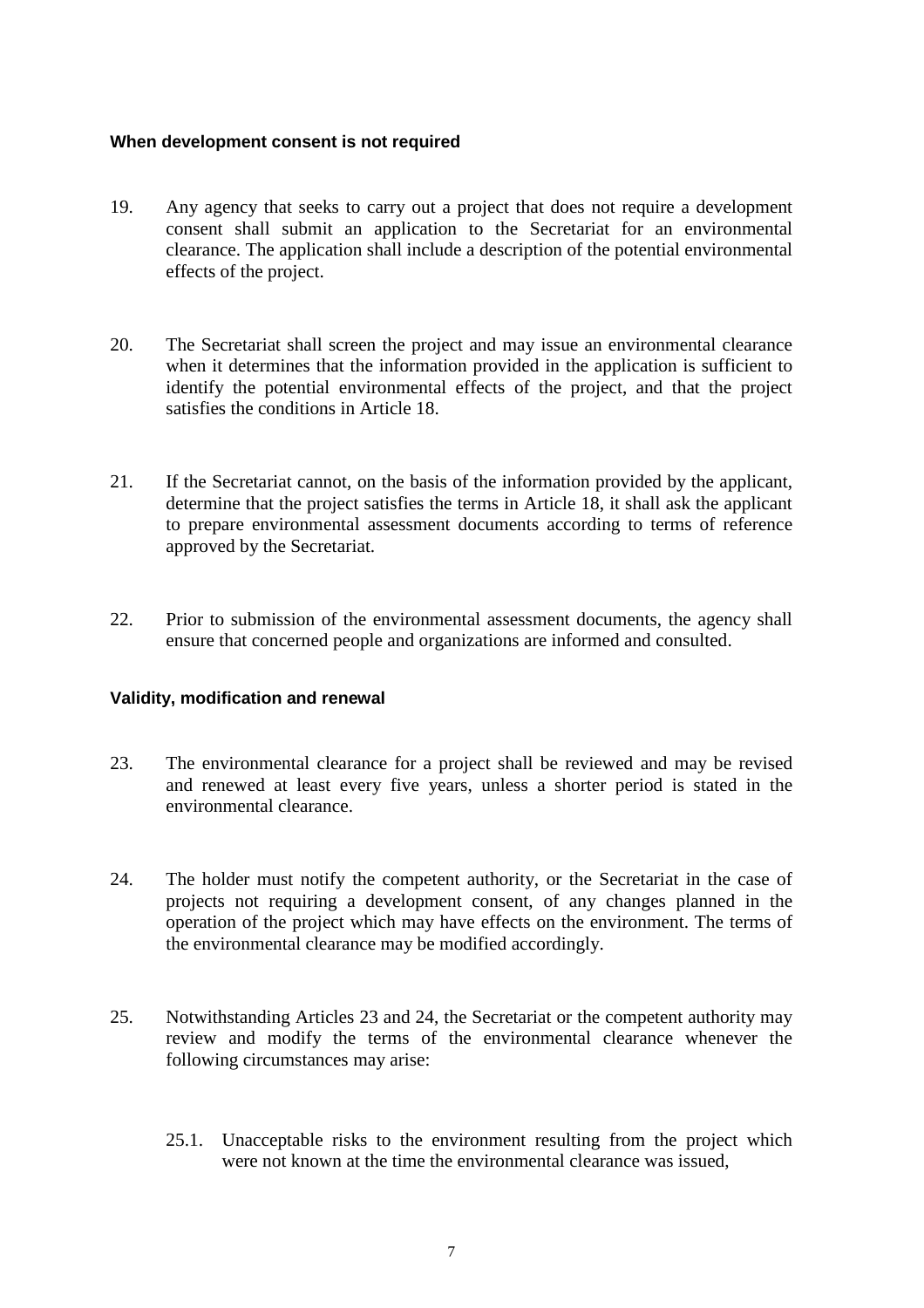- 25.2. The availability of improved and cleaner technology, or
- 25.3. To bring the project into compliance with changes to the laws of the Kingdom.

# **Chapter IV Information**

- 26. The applicant shall provide any information in their possession or obtainable by them, which the Secretariat or the competent authority, determines is needed to carry out their duties under this Act.
- 27. Any agency holding information needed by applicants to fulfill their obligations under this Act shall make it available upon request within a reasonable time.
- 28. When a decision on the environmental clearance has been taken, the Secretariat or the competent authority shall make a public announcement of the decision and make the following information available to the public:
	- 28.1. A description of the project;
	- 28.2. The environmental terms;
	- 28.3. A description of measures to avoid or mitigate potential adverse impacts and enhance positive impacts of the project;
	- 28.4. The main reasons and considerations on which the decision is based, including the basis for the acceptance or rejection of views and arguments presented by other authorities and concerned people;
	- 28.5. A non-technical summary of the information under Sub-articles 28.1 to 28.4.
- 29. Documents related to environmental clearances shall be kept on record at the office of the Secretariat or the competent authority and made available to the public upon request, as per established practice.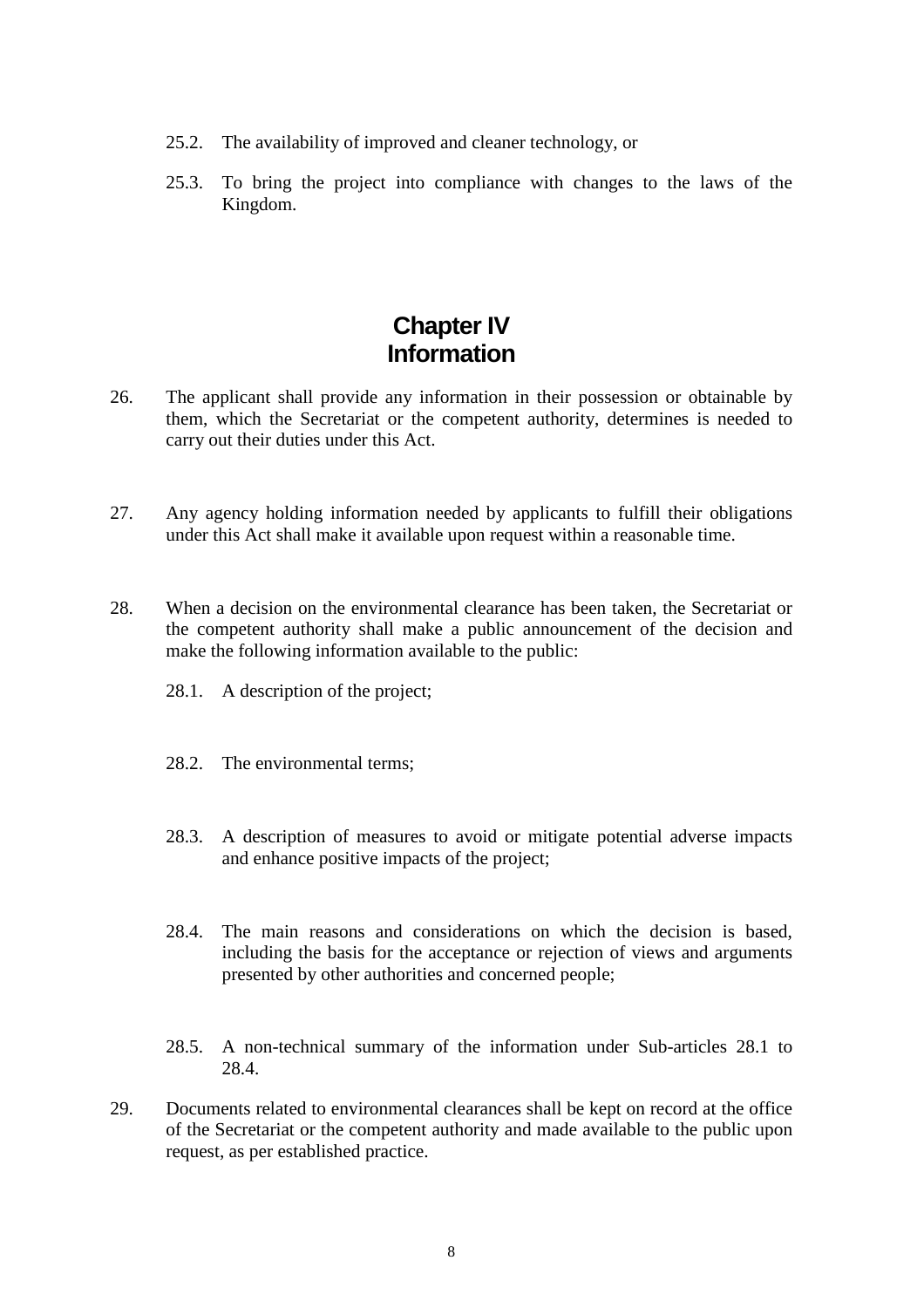- 30. The applicant or the holder may request that specified information be kept confidential if dissemination would cause substantial harm to their commercial and industrial interests.
- 31. An agency may refuse to provide information to the public if it determines that it is confidential under national law and accepted legal practice regarding commercial and industrial confidentiality, intellectual property, and the safeguarding of the public interest.

# **Chapter V Functions and Powers**

#### **The National Environment Commission**

- 32. The National Environment Commission shall:
	- 32.1. Supervise the activities of the competent authorities and Secretariat, provide guidance and ensure the implementation of this Act;
	- 32.2. Adopt regulations defining requirements for strategic environmental assessment of policies, plans and programs of the Royal Government;
	- 32.3. Adopt regulations specifying the time frame within which existing projects shall achieve compliance with this Act;
	- 32.4. Adopt regulations and guidelines on public information, consultation, mediation and appeals, and on incentives for persons who may inform authorities about emergency situations under Article 48;
	- 32.5. Adopt regulations concerning decision-making and appeal procedures under this Act, where procedures do not exist under other laws;
	- 32.6. Adopt regulations concerning administrative sanctions, fines, and the payment of compensation for environmental damage resulting from projects that have received an environmental clearance under this Act;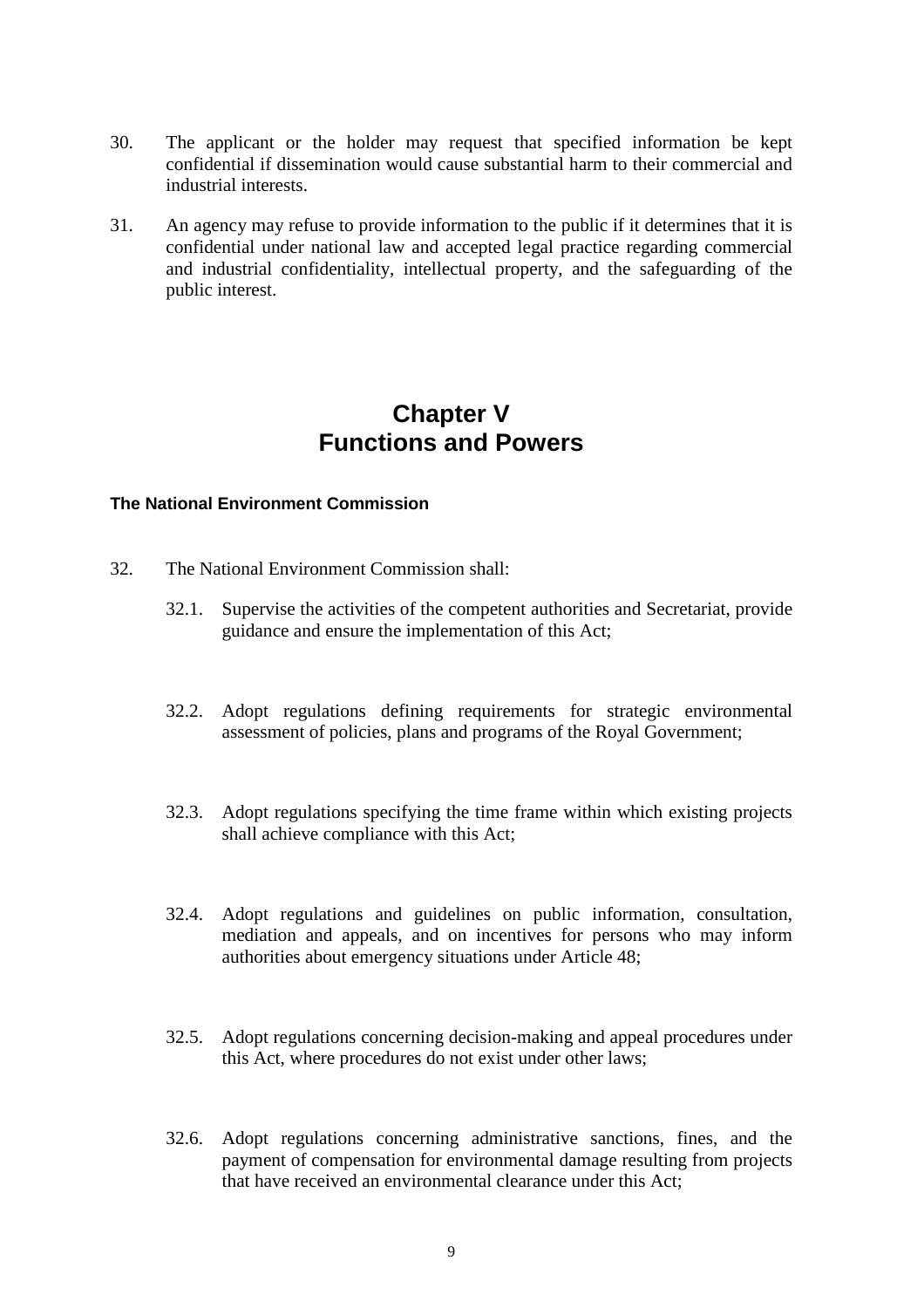- 32.7. Bring complaints to the Department of Legal Affairs for the prosecution of violations of this Act.
- 33. The National Environment Commission may:
	- 33.1. Adopt a list of projects for which the competent authority shall screen and issue the environmental clearance;
	- 33.2. Adopt emission control limits for projects under this Act.
	- 33.3. Adopt fine schedule, which may be reviewed and revised.
	- 33.4. Hear and decide disputes under this Act.

#### **The Secretariat**

34. The Secretariat shall:

- 34.1. Decide on issuance of environmental clearance to projects under Chapter III;
- 34.2. Monitor and control compliance with the terms of environmental clearances;
- 34.3. Inform the competent authority of any violation of the terms of environmental clearance, or of any other potentially dangerous activities of a project under Article 40;
- 34.4. Report annually to the National Environment Commission on the implementation and enforcement of this Act, and propose necessary amendments to it.
- 35. The Secretariat, in consultation with the concerned competent authorities, shall issue regulations and guidelines concerning:
	- 35.1. Terms of reference for environmental assessments, environmental management plans, and other environmental assessment documents;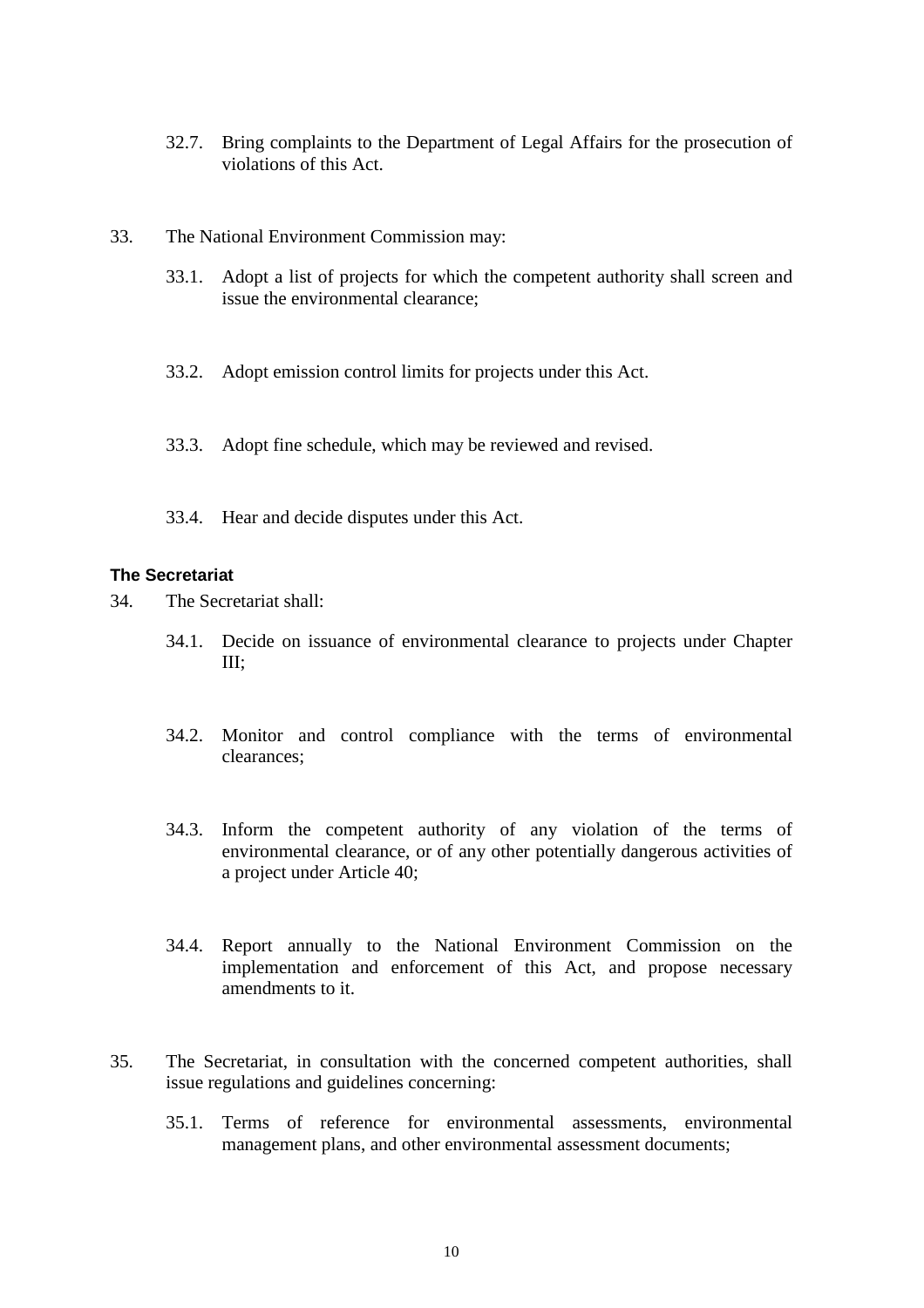- 35.2. Information to be included in the application for environmental clearance or development consent;
- 35.3. Fee schedules to cover the costs of administering this Act;
- 35.4. Monitoring and controlling compliance;
- 35.5. Emergency response;
- 35.6. Reporting on the implementation and enforcement of this Act;
- 35.7. Any other matters necessary for the implementation and enforcement of this Act.
- 36. The Secretariat shall have the powers and duties of the competent authority under Articles 39 for the environmental clearance of projects under Articles 19 to 22.
- 37. When the applicant is a competent authority as defined under this Act, the Secretariat shall be the competent authority to issue environmental clearance and shall have the powers and duties defined under Article 36.
- 38. The Secretariat may appoint an Environmental Assessment Advisory Board to provide technical advice on the environmental assessment and the environmental terms for a project.

#### **The Competent Authority**

- 39. The competent authority shall:
	- 39.1. Attach environmental terms to the development consent which may contain applicable codes of best practices;
	- 39.2. Ensure that concerned people and agencies are adequately consulted before issuance of a development consent, as per regulations and guidelines that may be adopted under Article 32.4;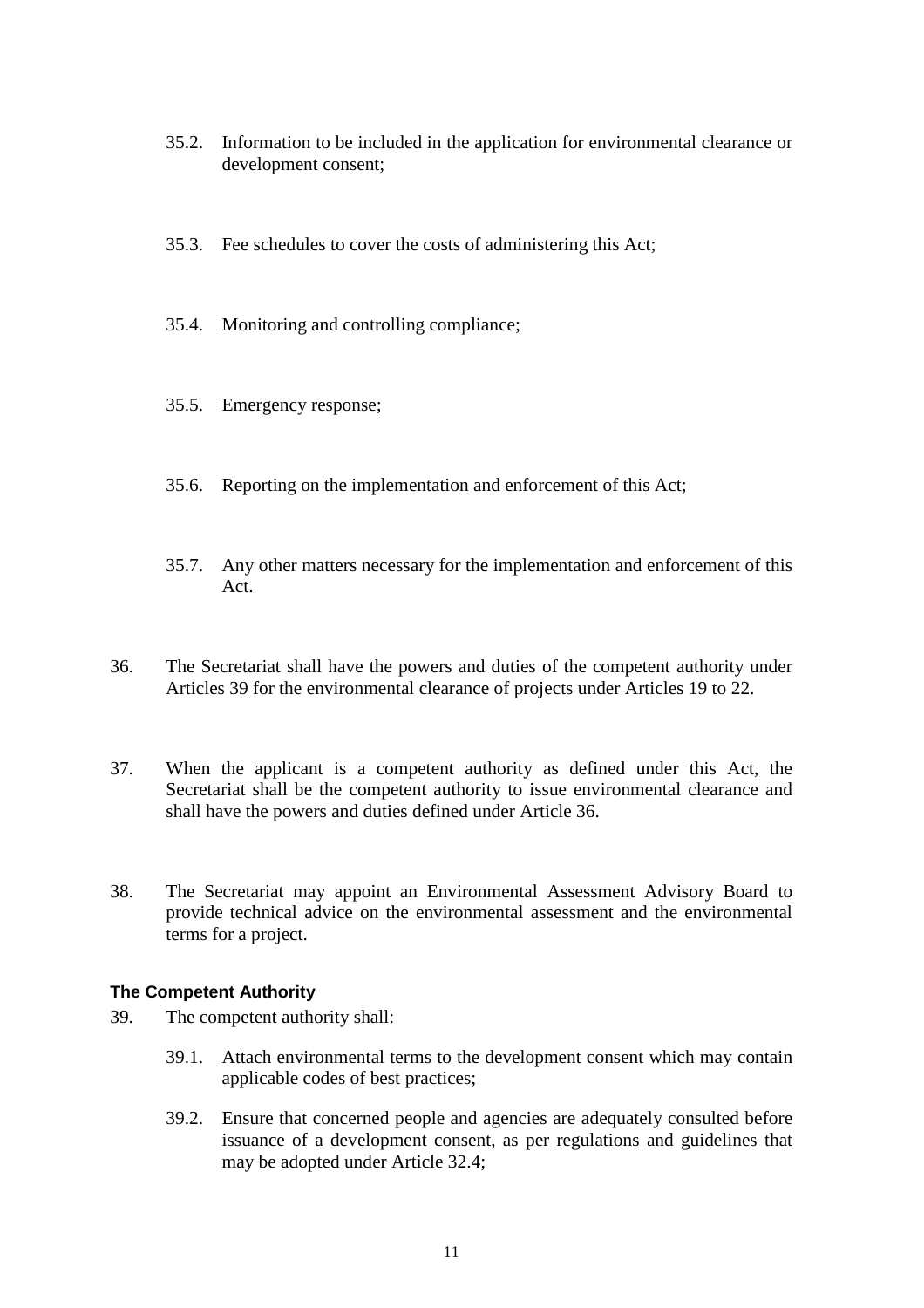- 39.3. Monitor, control and enforce the terms of the environmental clearance attached to development consents, including ordering sanctions and compensation for environmental damage;
- 39.4. Report annually to the Secretariat on implementation, monitoring and enforcement of this Act.
- 39.5. In consultation with the Secretariat, adopt regulations on environmental, health and safety standards; codes of best practice; instructions; application forms; guidelines, and other documents and information materials concerning the implementation of this Act.

# **Chapter VI Monitoring and Control**

#### **Compliance**

- 40. On becoming aware of non-compliance with the environmental terms or other activities related to a project that may be dangerous to the environment, the Secretariat shall notify the competent authority and may set a time limit for taking remedial measures.
- 41. When the competent authority fails to take action to remedy the situation within the time limit, the Secretariat may notify the Chairman of the National Environment Commission, assume the powers of the competent authority under this Act, and take any necessary action.
- 42. In case of non-compliance with the terms of an environmental clearance, the competent authority or the Secretariat shall, by registered letter, notify the holder and order the project to comply with the environmental terms. They may direct it to take necessary measures using personnel and facilities approved by the competent authority or the Secretariat by a set time limit.
- 43. When the holder fails to comply with the order within the time limit, the competent authority or the Secretariat may take necessary corrective, protective and preventive measures to restore and maintain compliance with the terms of the environmental clearance.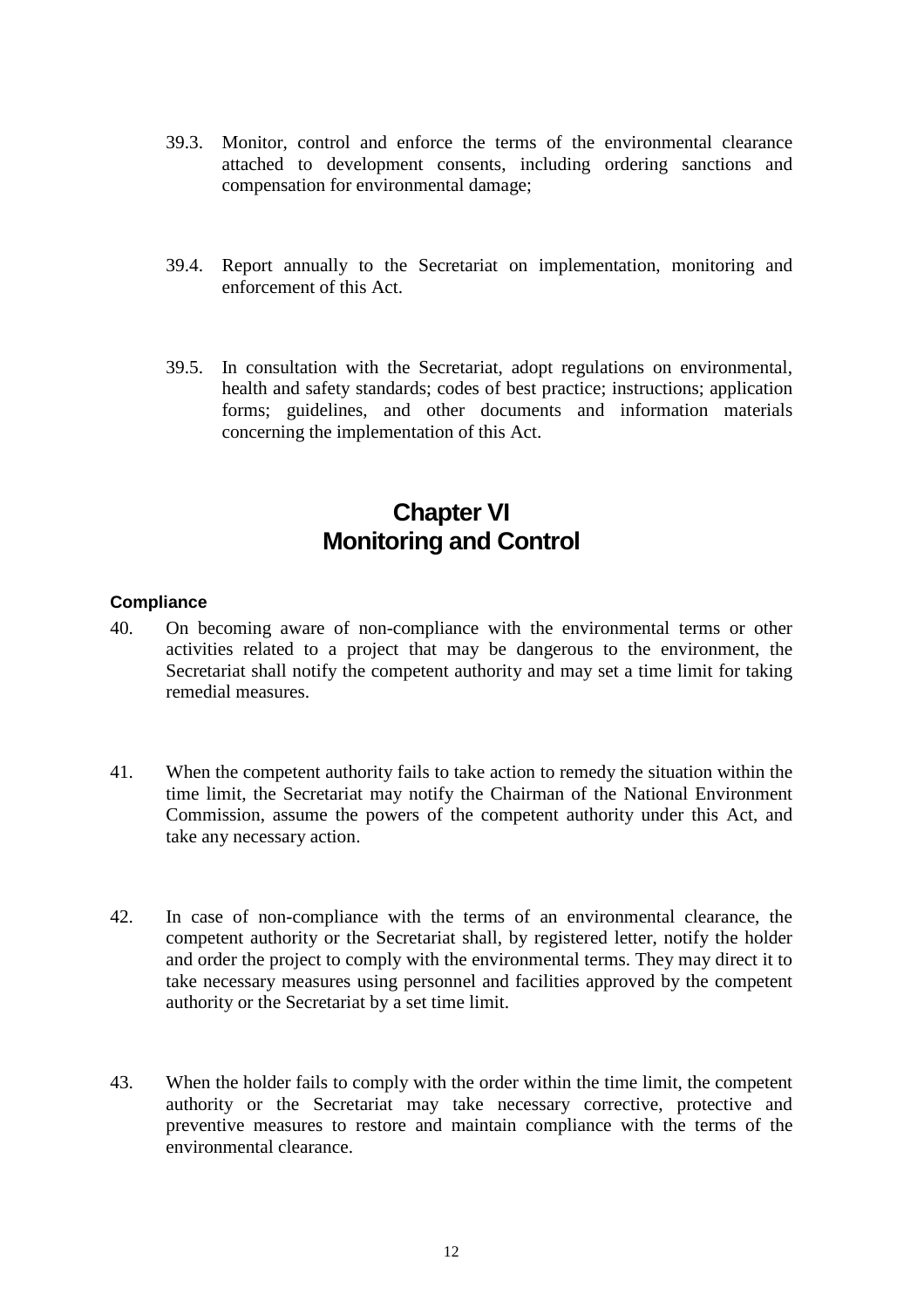#### **Right of access**

- 44. Officers of the Secretariat or the competent authority may, without prior notification, enter the site of a project in order to ensure compliance with the terms of the environmental clearance or to control an emergency under Article 47, and may:
	- 44.1. Make visual inspections and spot checks;
	- 44.2. Interview employees, occupants or persons on the site;
	- 44.3. Collect samples in presence of the holder, their agent or the occupant of the site:
	- 44.4. Inspect and take copies of relevant data or documents;
	- 44.5. Take necessary measures to control immediate risks to the environment.
- 45. The holder, the manager or occupant at the site of the project shall provide full cooperation to officers acting under Article 44.
- 46. When necessary to achieve compliance with this Act, the competent authority or the Secretariat may call upon the assistance of any agency or law enforcing body, who shall provide full cooperation to officers acting under Article 44.

#### **Emergencies**

- 47. When immediate action is needed to prevent or control serious risk to the environment from a project, the competent authority and the Secretariat shall, without prior notice to the holder, take necessary measures to prevent or control the risk, including immediate suspension or closure of the project or any activity of the project.
- 48. Any person who becomes aware of activities of a project that are likely to lead to serious risk to the environment shall immediately notify the competent authority, the Secretariat or the nearest local authority. The authority that receives such information or a court of law that may summon and hear such person for corroborative reasons, shall keep confidential the identity of the informing person.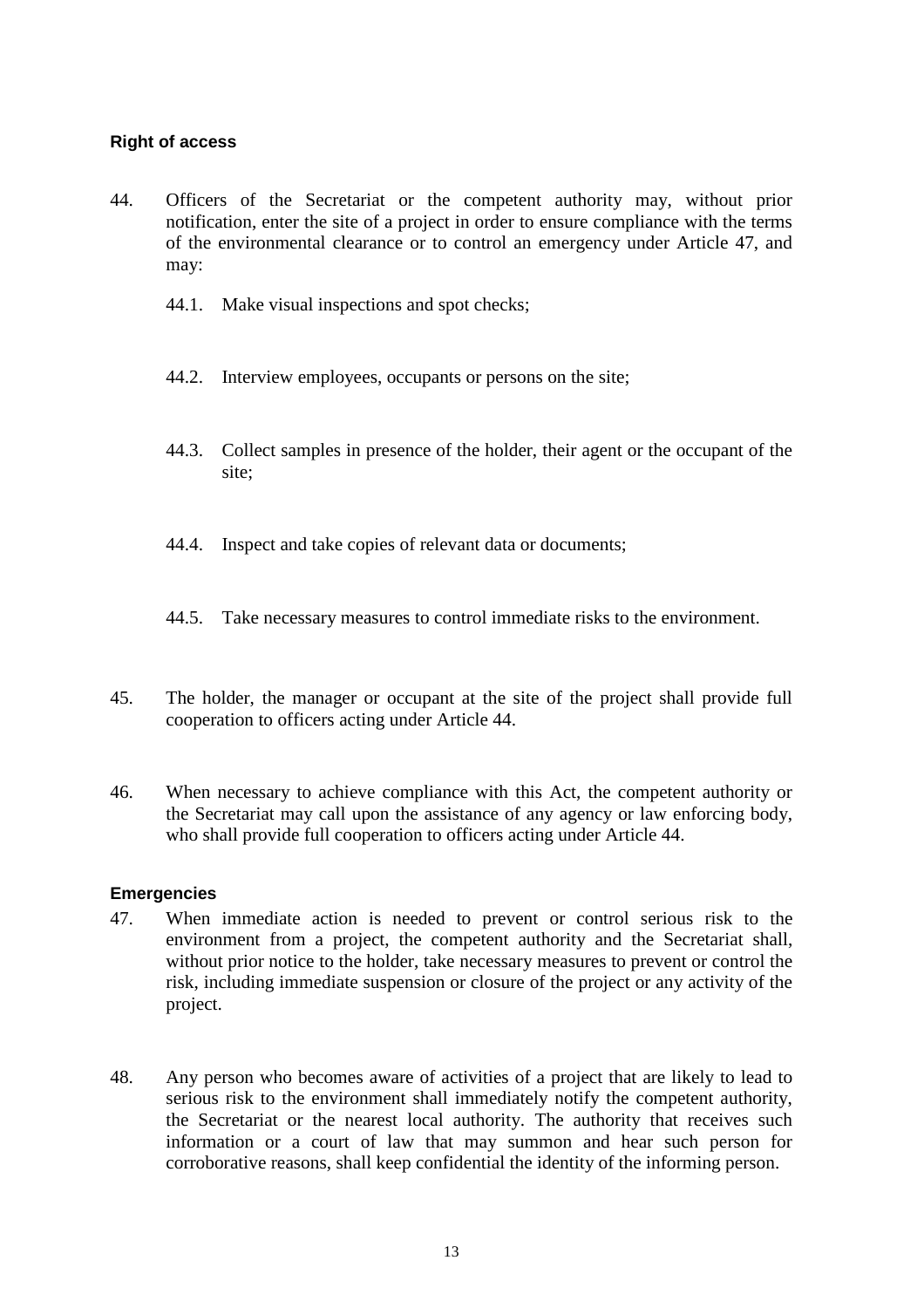# **Chapter VII Offenses and Penalties**

#### **Offenses**

- 49. The following actions shall constitute an offense under this Act:
	- 49.1. Establishing, commencing or carrying out a project without the required environmental clearance;
	- 49.2. Altering or interfering with devices installed as per the environmental terms;
	- 49.3. Giving false or misleading statements or information regarding an application for or compliance with the environmental clearance to any officer acting under this Act;
	- 49.4. Failure to comply with an order issued under Article 42;
	- 49.5. Failure to provide information according to Articles 26 or 27;
	- 49.6. Wilfully delaying or preventing access to the project site in violation of Article 44;
	- 49.7. Failure to extend cooperation to officers of the competent authority or the Secretariat according to Articles 45 and 46;
	- 49.8. Obstruction of an officer or employee of the competent authority or the Secretariat in execution of their duties under this Act;
	- 49.9. Failure to report according to Article 48;
	- 49.10. Failure to comply with the terms of the environmental clearance;
	- 49.11. Issuance of an environmental clearance in violation of the procedures and requirements of this Act;
	- 49.12. Failure to comply with any other provision of this Act, regulations or rules under it.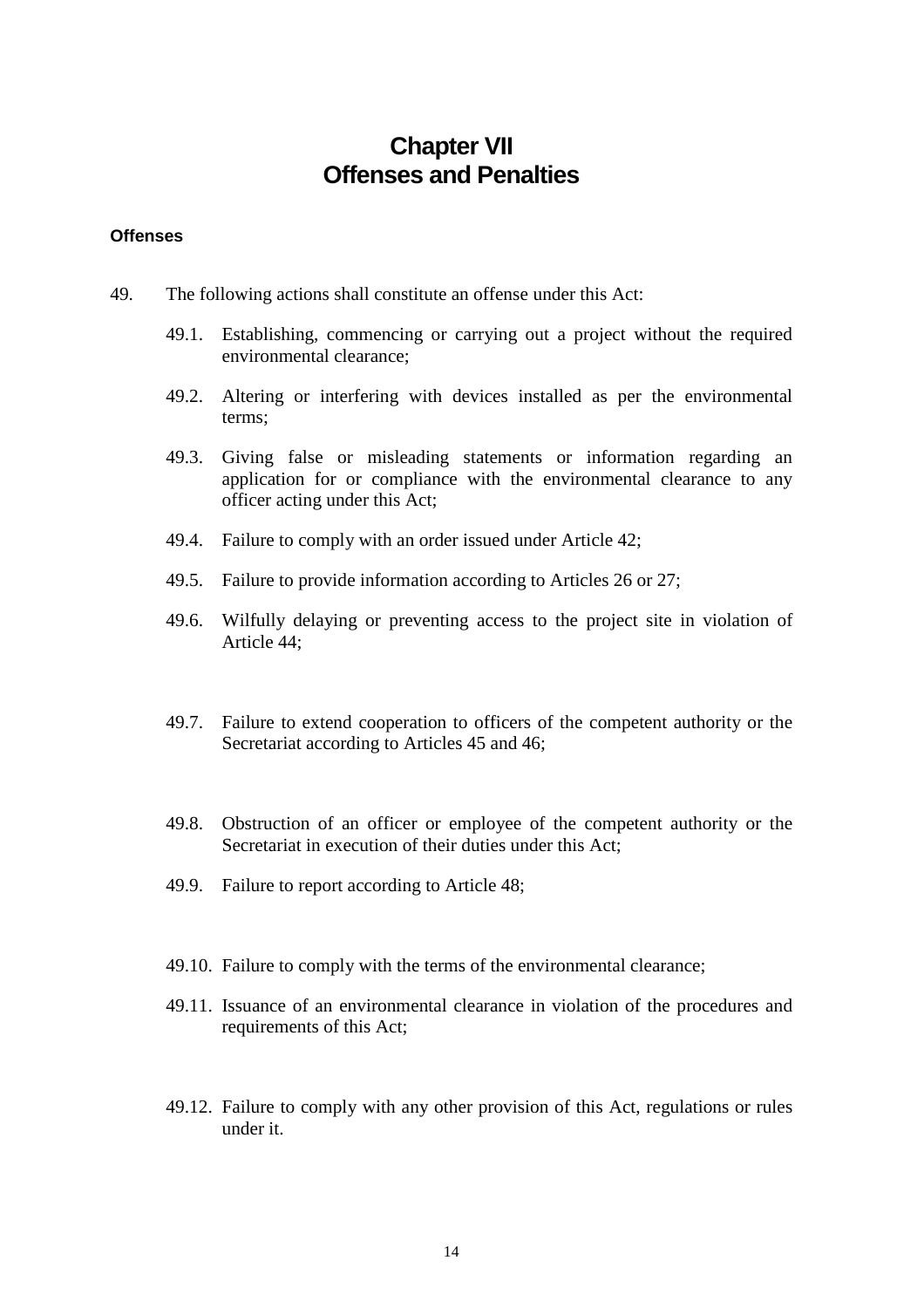#### **Compensation and Sanctions**

- 50. Whoever commits an offense under this Act may be subject to sanctions, held liable for payment of compensation for environmental damage resulting from their action, as well as subject to prosecution for any related criminal offense.
- 51. Sanctions under this Act include suspension or revocation of environmental clearance, in part or in whole, and payment of a fine.
- 52. The head of an agency that has been found to have committed an offense under Articles 49 and 58 shall be subject to administrative sanction as per the Royal Civil Service Commission Rules, 1990.
- 53. The head of an agency or the Managing Director or owner of a legal entity that has been found to have committed an offense under Articles 49 and 58 may be held jointly or severally liable for any damage which occurs as a result of the offense.
- 54. The determination of liability for offenses committed under this Act shall take the following factors into account:
	- 54.1. Magnitude of the offense;
	- 54.2. Frequency of the offense;
	- 54.3. Actual or potential impact on the environment;
	- 54.4. The culpability of the offender;
	- 54.5. The extent of the achieved or intended economic advantage from the offense.

#### **Jurisdiction**

55. A Court of law or any specialized court or tribunal, which may be established by the Royal Government having original jurisdiction shall hear the cases under this Act.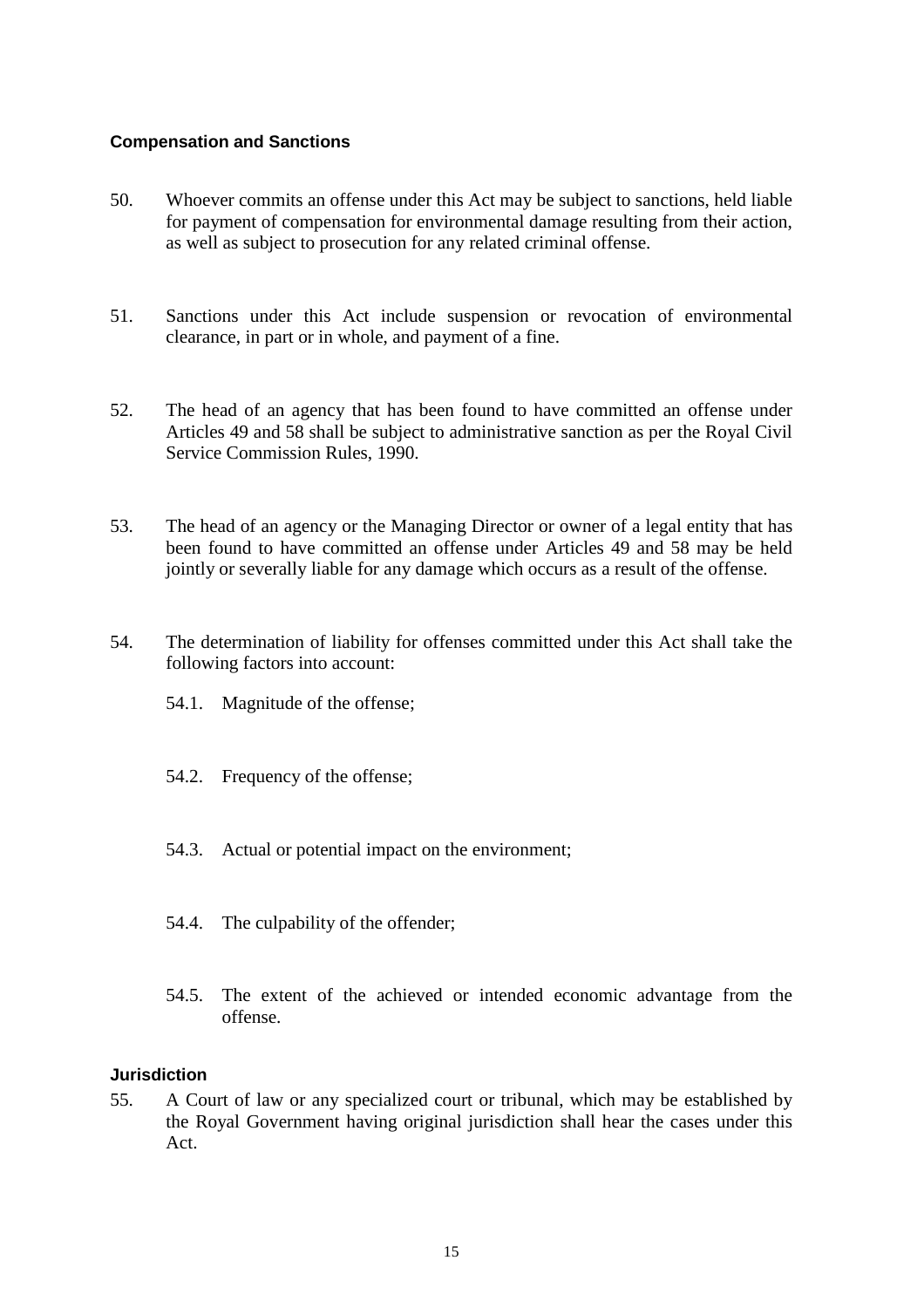56. When the penalties for offenses committed under this Act are also covered by any other law, the penalties shall be determined as per this Act.

#### **Publication of offenders**

57. The competent authority or the Secretariat may publish the name, business office, offense and penalty imposed of any person who is found liable for an offense under this Act and who commits the same offense again. Publication may be in the newspaper, broadcast media or in any other manner that the Secretariat or competent authority deems fit.

# **Chapter VIII Performance of duties**

#### **Performance of Duties**

58. The officers of the competent authorities and the Secretariat shall carry out their duties in good faith and for the purpose of implementing the requirements of this Act.

# **Chapter IX Appeals and Dispute Resolution**

#### **Interagency conciliation**

59. Where more than one agency is affected by a proposed project, the head of the Secretariat may convene a meeting of concerned agencies to seek a common solution.

#### **Dispute Resolution**

- 60. In case of a dispute under this Act, the concerned parties shall first attempt to settle the matter amicably and in good faith through informal dialogue.
- 61. In the event of failure to settle the dispute amicably, any party may appeal to the National Environment Commission, which shall have discretion to hear or refuse the case.